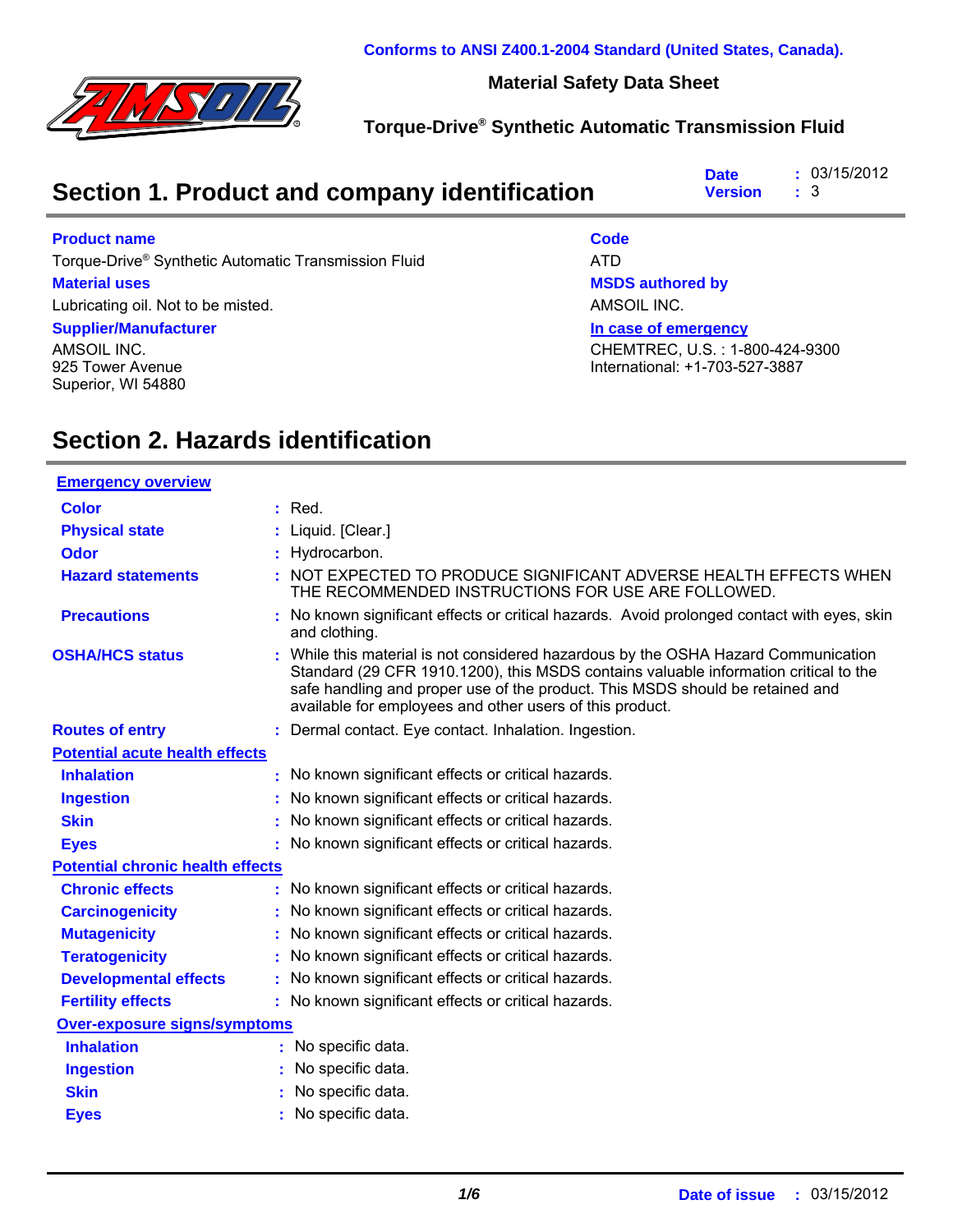```
See toxicological information (Section 11)
Medical conditions
aggravated by over-
exposure
                               : None known.
```
## **Section 3. Composition/information on ingredients**

**There are no ingredients present which, within the current knowledge of the supplier and in the concentrations applicable, are classified as hazardous to health or the environment and hence require reporting in this section.**

**Section 4. First aid measures**

| <b>Eye contact</b>        | : Immediately flush eyes with plenty of water for at least 20 minutes, occasionally lifting<br>the upper and lower eyelids. Get medical attention if symptoms occur.                                     |
|---------------------------|----------------------------------------------------------------------------------------------------------------------------------------------------------------------------------------------------------|
| <b>Skin contact</b>       | : After contact with skin, wash immediately with plenty of soap and water. Get medical<br>attention if symptoms occur.                                                                                   |
| <b>Inhalation</b>         | : Move exposed person to fresh air. Get medical attention if symptoms occur.                                                                                                                             |
| <b>Ingestion</b>          | : Wash out mouth with water. Do not induce vomiting unless directed to do so by medical<br>personnel. Never give anything by mouth to an unconscious person. Get medical<br>attention if symptoms occur. |
| <b>Notes to physician</b> | : No specific treatment. Treat symptomatically. Contact poison treatment specialist<br>immediately if large quantities have been ingested or inhaled.                                                    |

#### **Section 5. Fire-fighting measures**

| <b>Flammability of the product</b><br><b>Extinguishing media</b> | : No specific fire or explosion hazard.                         |
|------------------------------------------------------------------|-----------------------------------------------------------------|
|                                                                  |                                                                 |
| <b>Suitable</b>                                                  | : Use an extinguishing agent suitable for the surrounding fire. |
| <b>Not suitable</b>                                              | : None known.                                                   |
| <b>Hazardous decomposition</b><br>products                       | : No specific data.                                             |
| <b>Special protective</b><br>equipment for fire-fighters         | : No special protection is required.                            |

## **Section 6. Accidental release measures**

| <b>Personal precautions</b><br><b>Environmental precautions</b> | : Put on appropriate personal protective equipment (see Section 8).<br>: Hazardous to aquatic environment. May cause long-term adverse effects in the aquatic<br>environment. Prevent leaking substances from running into the aquatic environment or<br>the sewage system. |
|-----------------------------------------------------------------|-----------------------------------------------------------------------------------------------------------------------------------------------------------------------------------------------------------------------------------------------------------------------------|
| <b>Methods for cleaning up</b><br><b>Small spill</b>            | : Absorb with an inert dry material and place in an appropriate waste disposal container.<br>Dispose via a licensed waste disposal contractor.                                                                                                                              |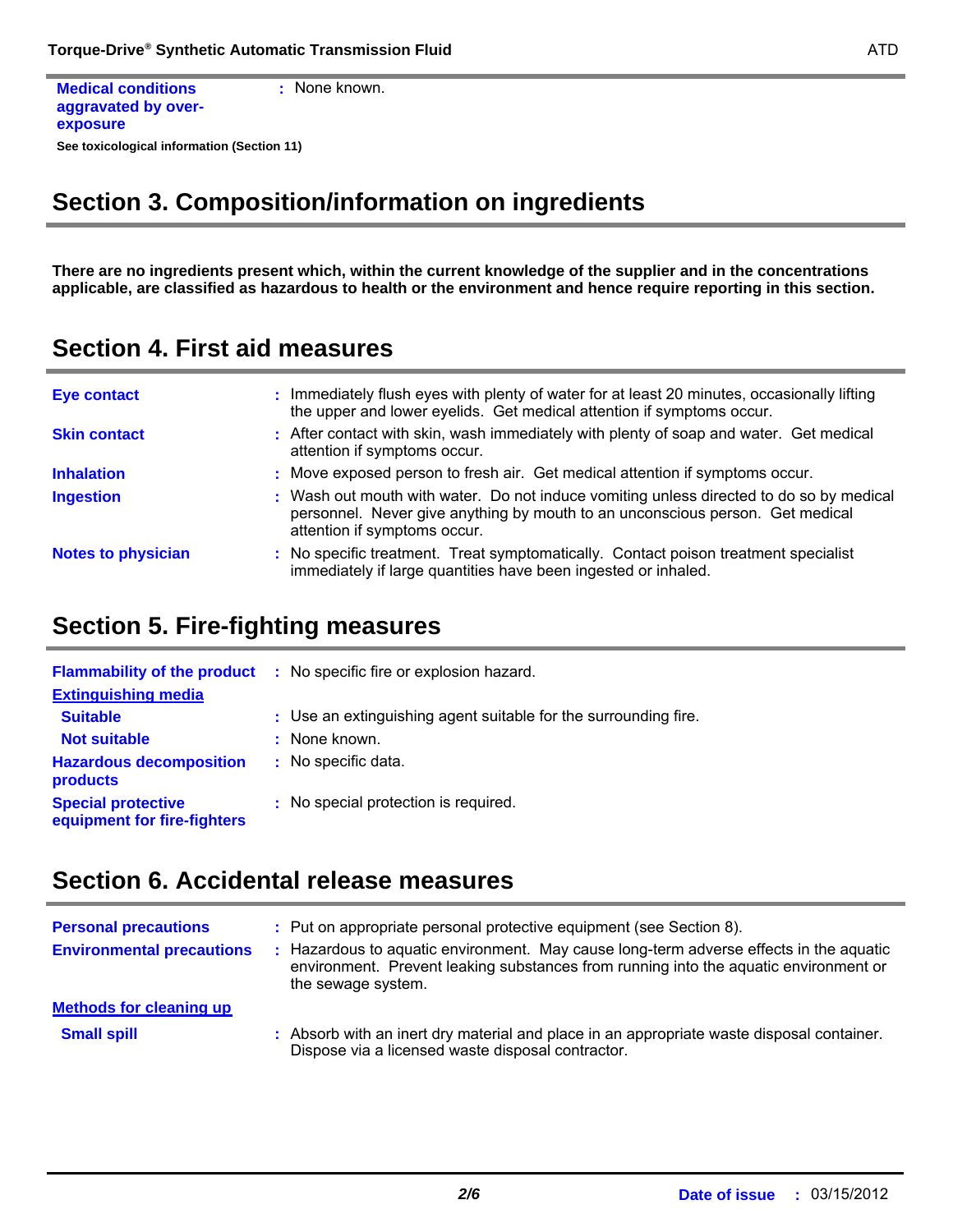| Large spill | : Prevent entry into sewers, water courses, basements or confined areas. Wash spillages<br>into an effluent treatment plant or proceed as follows. Contain and collect spillage with<br>non-combustible, absorbent material e.g. sand, earth, vermiculite or diatomaceous earth<br>and place in container for disposal according to local regulations (see section 13). |
|-------------|-------------------------------------------------------------------------------------------------------------------------------------------------------------------------------------------------------------------------------------------------------------------------------------------------------------------------------------------------------------------------|
|             | Dispose via a licensed waste disposal contractor. Note: see section 1 for emergency<br>contact information and section 13 for waste disposal.                                                                                                                                                                                                                           |

## **Section 7. Handling and storage**

| <b>Handling</b> | : Put on appropriate personal protective equipment (see Section 8). Avoid contact with<br>used product. Eating, drinking and smoking should be prohibited in areas where this<br>material is handled, stored and processed. Workers should wash hands and face before<br>eating, drinking and smoking. Do not reuse container.                                                                                                                                                                                |
|-----------------|---------------------------------------------------------------------------------------------------------------------------------------------------------------------------------------------------------------------------------------------------------------------------------------------------------------------------------------------------------------------------------------------------------------------------------------------------------------------------------------------------------------|
| <b>Storage</b>  | : Store in accordance with local regulations. Store in original container protected from<br>direct sunlight in a dry, cool and well-ventilated area, away from incompatible materials<br>(see section 10) and food and drink. Keep container tightly closed and sealed until ready<br>for use. Containers that have been opened must be carefully resealed and kept upright<br>to prevent leakage. Do not store in unlabeled containers. Use appropriate containment<br>to avoid environmental contamination. |

### **Section 8. Exposure controls/personal protection**

**Under conditions which may generate mists, the following exposure limits are recommended: ACGIH TLV TWA: 5 mg/m³ ; STEL: 10 mg/m³.**

**Consult local authorities for acceptable exposure limits.**

| procedures                  | Recommended monitoring : Personal, workplace atmosphere or biological monitoring may be required to determine<br>the effectiveness of the ventilation or other control measures and/or the necessity to use<br>respiratory protective equipment. |
|-----------------------------|--------------------------------------------------------------------------------------------------------------------------------------------------------------------------------------------------------------------------------------------------|
| <b>Engineering measures</b> | : No special ventilation requirements. Good general ventilation should be sufficient to<br>control worker exposure to airborne contaminants.                                                                                                     |
| <b>Hygiene measures</b>     | : Wash hands, forearms and face thoroughly after handling chemical products, before<br>eating, smoking and using the lavatory and at the end of the working period.                                                                              |
| <b>Respiratory</b>          | : Respirator selection must be based on known or anticipated exposure levels, the<br>hazards of the product and the safe working limits of the selected respirator. Not<br>required under normal conditions of use.                              |
| <b>Hands</b>                | : Not required under normal conditions of use. Use gloves appropriate for work or task<br>being performed.                                                                                                                                       |
| <b>Eyes</b>                 | : Not required under normal conditions of use. Safety eyewear should be used when<br>there is a likelihood of exposure. Recommended: Safety glasses with side shields.                                                                           |
| <b>Skin</b>                 | : No special protective clothing is required.                                                                                                                                                                                                    |

# **Section 9. Physical and chemical properties**

| <b>Physical state</b>   | : Liquid. [Clear.]                                                                         | <b>Odor</b>                                | : Hydrocarbon.                      |
|-------------------------|--------------------------------------------------------------------------------------------|--------------------------------------------|-------------------------------------|
| <b>Color</b>            | $\therefore$ Red.                                                                          | рH                                         | : Not available.                    |
| <b>Flash point</b>      | : Open cup: $230^{\circ}$ C (446°F) [Cleveland.]<br>[Product does not sustain combustion.] | <b>Auto-ignition</b><br>temperature        | : Not available.                    |
| <b>Flammable limits</b> | : Not available.                                                                           | <b>Melting point/</b><br><b>Pour point</b> | $: 55^{\circ}$ C (-67 $^{\circ}$ F) |
| <b>Boiling point</b>    | : Not available.                                                                           | <b>Vapor pressure</b>                      | : Not available.                    |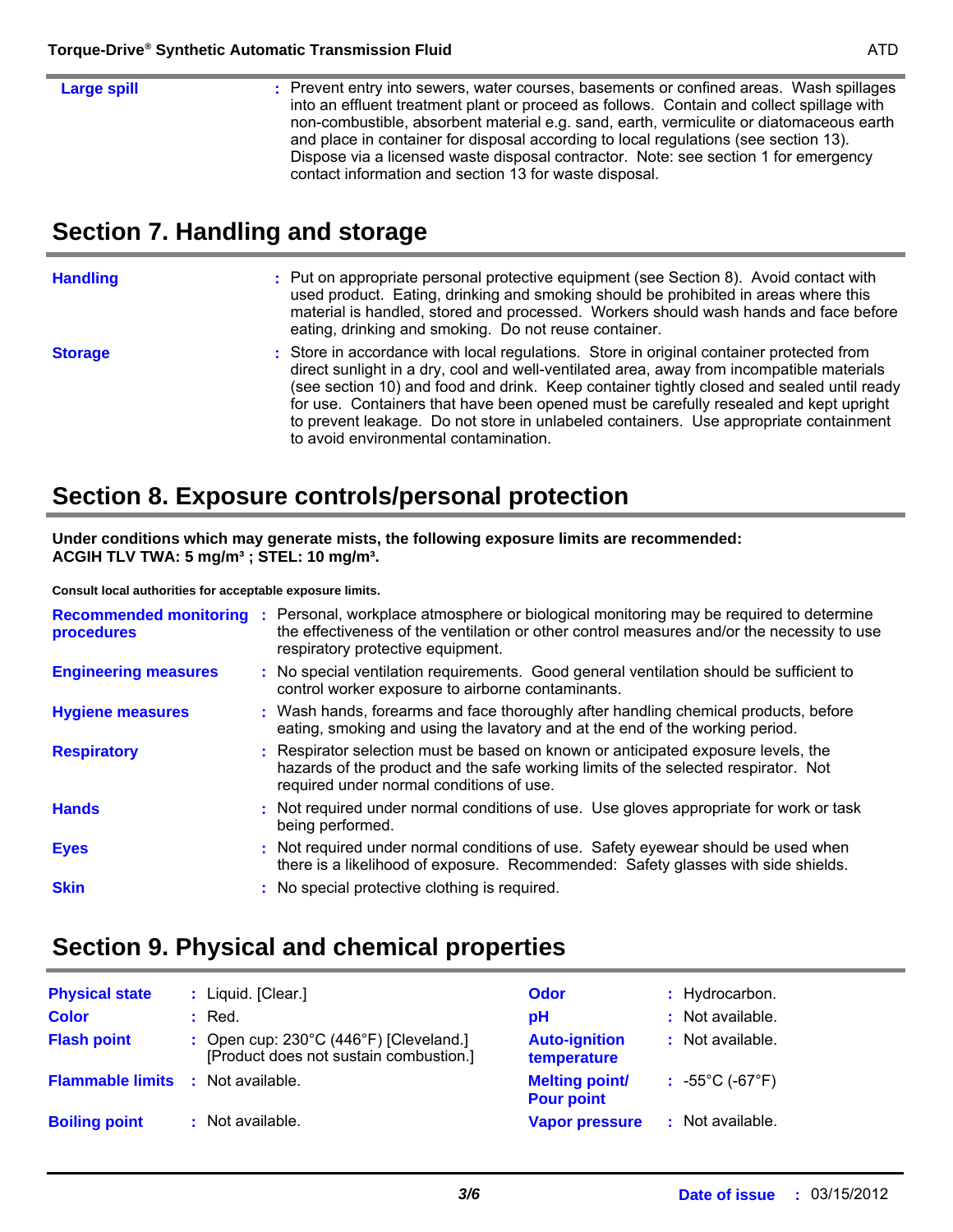| <b>Relative density</b> | : Not available.<br><b>Vapor density</b><br>: 0.8453                                                                                                                                      |  |
|-------------------------|-------------------------------------------------------------------------------------------------------------------------------------------------------------------------------------------|--|
| <b>Volatility</b>       | : Not available.<br><b>Evaporation rate</b> : Not available.                                                                                                                              |  |
| <b>Viscosity</b>        | : Kinematic: $0.074 \text{ cm}^2/\text{s}$ (7.4 cSt) (100 $^{\circ}$ C)<br>: Not available.<br><b>Solubility</b><br>Kinematic: $0.371 \text{ cm}^2/\text{s}$ (37.1 cSt) (40 $^{\circ}$ C) |  |

## **Section 10. Stability and reactivity**

| <b>Chemical stability</b>                           | : The product is stable.                                                                                  |
|-----------------------------------------------------|-----------------------------------------------------------------------------------------------------------|
| <b>Conditions to avoid</b>                          | : No specific data.                                                                                       |
| <b>Materials to avoid</b>                           | : Reactive or incompatible with the following materials: oxidizing materials.                             |
| <b>Hazardous decomposition</b><br>products          | : Under normal conditions of storage and use, hazardous decomposition products should<br>not be produced. |
| <b>Possibility of hazardous</b><br><b>reactions</b> | : Under normal conditions of storage and use, hazardous reactions will not occur.                         |
| <b>Hazardous polymerization</b>                     | : Under normal conditions of storage and use, hazardous polymerization will not occur.                    |

# **Section 11. Toxicological information**

## **Acute toxicity**

**Chronic toxicity** There is no data available. There is no data available.

| <b>Irritation/Corrosion</b>  |                             |
|------------------------------|-----------------------------|
| Skin                         | There is no data available. |
| <b>Eyes</b>                  | There is no data available. |
| <b>Respiratory</b>           | There is no data available. |
| <b>Sensitizer</b>            |                             |
| <b>Skin</b>                  | There is no data available. |
| <b>Respiratory</b>           | There is no data available. |
| <b>Carcinogenicity</b>       |                             |
| There is no data available.  |                             |
| <b>Mutagenicity</b>          |                             |
| There is no data available.  |                             |
| <b>Teratogenicity</b>        |                             |
| There is no data available.  |                             |
| <b>Reproductive toxicity</b> |                             |
| There is no data available.  |                             |

# **Section 12. Ecological information**

**Ecotoxicity :** No known significant effects or critical hazards.

There is no data available.

**Aquatic ecotoxicity**

**Persistence/degradability**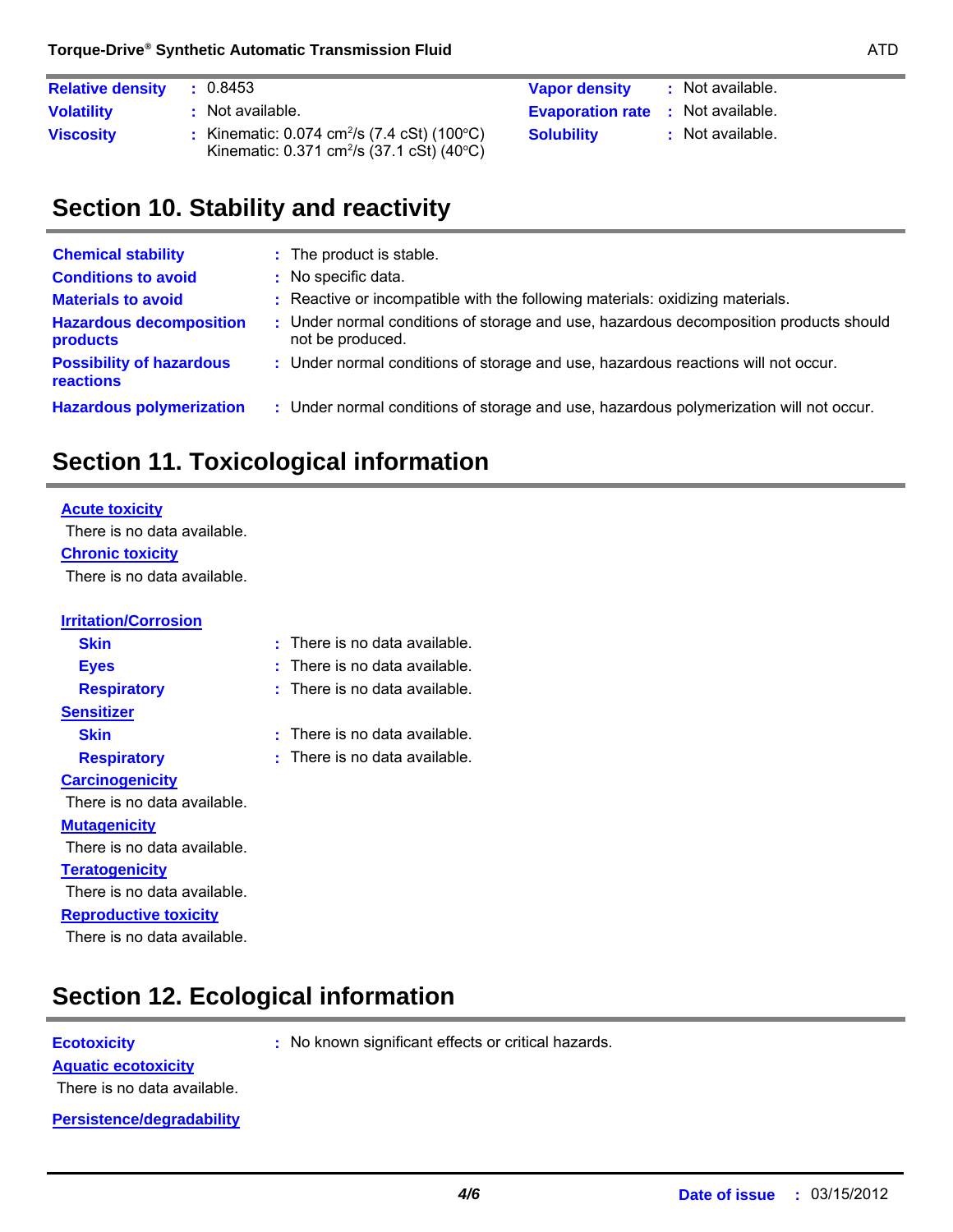There is no data available.

### **Section 13. Disposal considerations**

#### **Waste disposal**

The generation of waste should be avoided or minimized wherever possible. Avoid **:** dispersal of spilled material and runoff and contact with soil, waterways, drains and sewers. Empty containers or liners may retain some product residues. Dispose of surplus and non-recyclable products via a licensed waste disposal contractor.

**Disposal should be in accordance with applicable regional, national and local laws and regulations.**

**Refer to Section 7: HANDLING AND STORAGE and Section 8: EXPOSURE CONTROLS/PERSONAL PROTECTION for additional handling information and protection of employees.**

#### **Section 14. Transport information**

**DOT/TDG/IMDG/IATA :** Not regulated.

#### **Section 15. Regulatory information**

| <b>United States</b>                                                             |  |                                                                                                                                                                                                                                                                                                                                           |  |  |  |
|----------------------------------------------------------------------------------|--|-------------------------------------------------------------------------------------------------------------------------------------------------------------------------------------------------------------------------------------------------------------------------------------------------------------------------------------------|--|--|--|
| <b>HCS Classification</b>                                                        |  | : Not regulated.                                                                                                                                                                                                                                                                                                                          |  |  |  |
| <b>U.S. Federal regulations</b>                                                  |  | : United States inventory (TSCA 8b): Not determined.                                                                                                                                                                                                                                                                                      |  |  |  |
|                                                                                  |  | SARA 302/304/311/312 extremely hazardous substances: No products were found.<br>SARA 302/304 emergency planning and notification: No products were found.<br>SARA 302/304/311/312 hazardous chemicals: No products were found.<br>SARA 311/312 MSDS distribution - chemical inventory - hazard identification: No<br>products were found. |  |  |  |
|                                                                                  |  | Clean Water Act (CWA) 307: Xylene; Ethylbenzene                                                                                                                                                                                                                                                                                           |  |  |  |
|                                                                                  |  | Clean Water Act (CWA) 311: Xylene; Ethylbenzene                                                                                                                                                                                                                                                                                           |  |  |  |
| <b>Clean Air Act Section</b><br>112(b) Hazardous Air<br><b>Pollutants (HAPs)</b> |  | : Not listed                                                                                                                                                                                                                                                                                                                              |  |  |  |
| <b>Clean Air Act Section 602 : Not listed</b><br><b>Class I Substances</b>       |  |                                                                                                                                                                                                                                                                                                                                           |  |  |  |
| <b>Clean Air Act Section 602</b><br><b>Class II Substances</b>                   |  | : Not listed                                                                                                                                                                                                                                                                                                                              |  |  |  |
| <b>DEA List I Chemicals</b><br><b>(Precursor Chemicals)</b>                      |  | : Not listed                                                                                                                                                                                                                                                                                                                              |  |  |  |
| <b>DEA List II Chemicals</b><br><b>(Essential Chemicals)</b>                     |  | : Not listed                                                                                                                                                                                                                                                                                                                              |  |  |  |
| <b>State regulations</b>                                                         |  |                                                                                                                                                                                                                                                                                                                                           |  |  |  |
| <b>Massachusetts</b>                                                             |  | : None of the components are listed.                                                                                                                                                                                                                                                                                                      |  |  |  |
| <b>New York</b>                                                                  |  | : None of the components are listed.                                                                                                                                                                                                                                                                                                      |  |  |  |
| <b>New Jersey</b>                                                                |  | : None of the components are listed.                                                                                                                                                                                                                                                                                                      |  |  |  |
| <b>Pennsylvania</b>                                                              |  | : None of the components are listed.                                                                                                                                                                                                                                                                                                      |  |  |  |
| <b>California Prop. 65</b>                                                       |  |                                                                                                                                                                                                                                                                                                                                           |  |  |  |